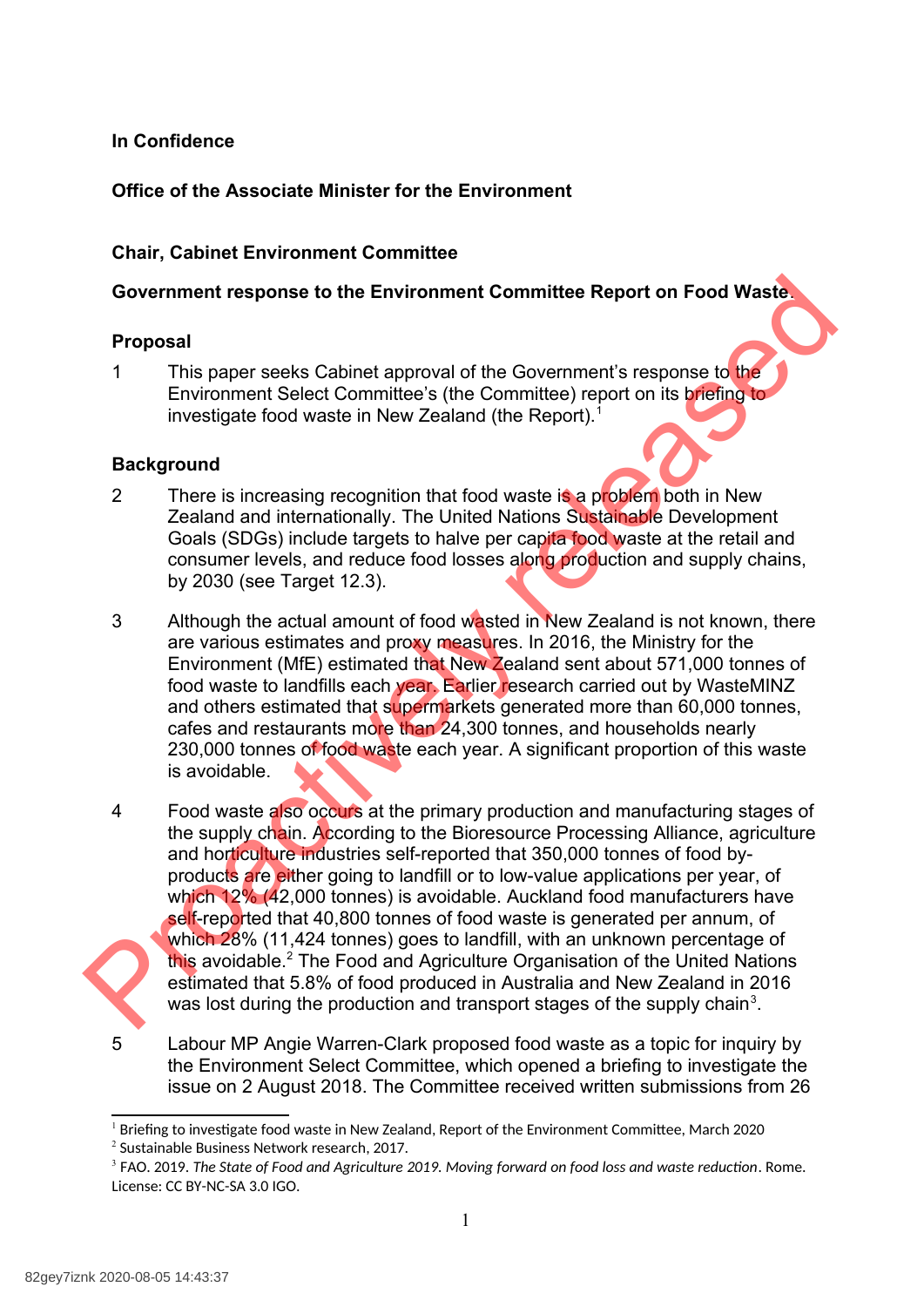organisations and individuals, and heard oral evidence from 15 of these submitters. The Committee appointed Associate Professor Miranda Mirosa (Dr Mirosa) of the University of Otago as an independent specialist advisor. It also received support from the Ministry for Primary Industries (MPI) and MfE.

6 The Committee's Report was published on the Parliament website on 12 March 2020. It makes three recommendations to the Government. Standing Order 252 requires the Government to present a response by 9 June 2020.

#### **The Committee's Report and recommendations**

- 7 The report includes as an attachment a comprehensive report prepared by Dr Mirosa. It sets out the global context of the issue and New Zealand's place in it; the scale, nature and impact of the food waste problem in New Zealand; methods for preventing, redistributing and re-using food waste; the challenges for putting those into practice; and a suggested road map for making progress. The Committee's Report and recommendations<br>
The report includes as an attachment a comprehensive report prepared by The<br>
Mirosa. It estate, not the solar onter of the issue and New Zealand<br>
It, the scale, nature and impact
	- 8 Dr Mirosa made 40 separate recommendations, which she grouped into a three-step approach:
		- 8.1 **Target:** this step focusses on a national roundtable of key stakeholders across the food supply and consumption chain to agree on an approach for a national food waste definition, target, strategy and implementation plan.
		- 8.2 **Measure:** this step would address data issues, which she regards as needing urgent attention. She identifies the need to establish baseline food waste data and ongoing measurement systems to support the target, as well as analysis to identify opportunities to reduce food waste and assess the return on investment for them.
		- 8.3 **Act:** At the same time, she recommends starting work to establish cooperative research approaches, working groups on specific topics, and a review of labelling and packaging practices.
	- 9 In its own report, the Committee encouraged the Government to consider this three-step approach and focus on the first two steps of targeting and measuring, to create a base of reliable information and clear goals. The Committee's three recommendations to the Government were:



- 9.1 Recommendation 1: That the House and Government take note of the appended report about food waste in New Zealand, drafted by the committee's advisor, Associate Professor Miranda Mirosa.
- 9.2 Recommendation 2: That the Government adopt a national definition of and measure of food waste, in line with international approaches.
- 9.3 Recommendation 3: That the Government include reducing food waste with a reduction target as part of a national waste strategy and implementation plan.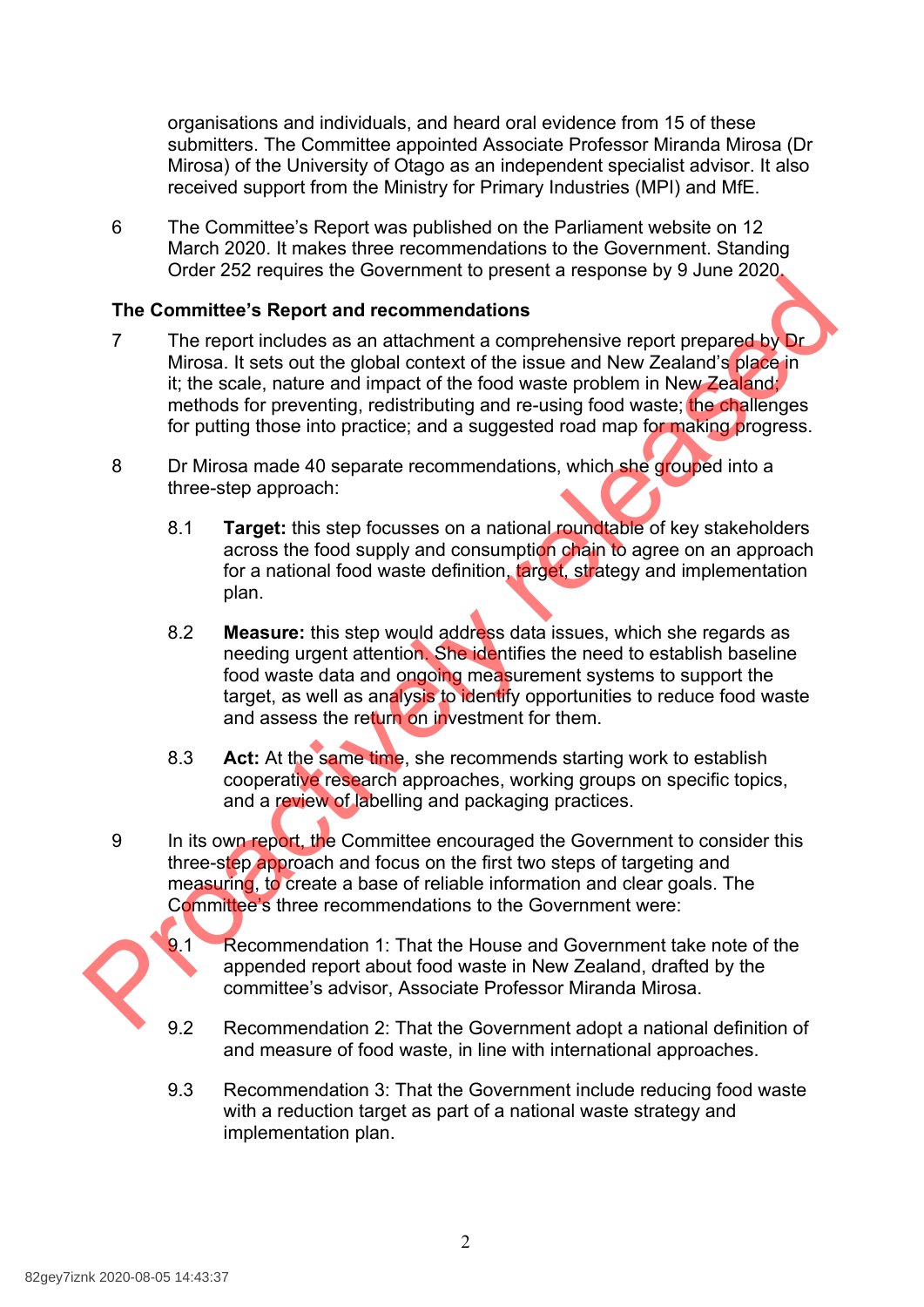#### **Work underway across Government**

- 10 More action is required to avoid food being wasted. Food insecurity and the increasing demand on food banks resulting from the economic insecurity caused by the COVID-19 pandemic has highlighted the need for more focus.
- 11 Urgent measures have already been initiated. For example \$14.9 million over two years was allocated to MPI to redirect food at risk of being wasted to people in need. In addition, the Government is investing \$32 million over the next two years to provide support for foodbanks, food rescue and other community organisations who are distributing food. This includes funding for a new bulk food distribution network called the New Zealand Food Network. This will be fully operational by August 2020, and will enable food producers. manufacturers and suppliers to donate surplus food which is then stored at bulk warehouses and distributed around the country. The Network will focus on accepting food that is high quality, healthy and nutritious. Foodbanks, food rescue and other organisations can then order food to restock their foodbank. prople in need. In a dottion, the Government is investing \$32 million over the same of the community organisations who are distribution for the community organisations who are distribution for a mew bulk food distribution
	- 12 Food rescue organisations will also benefit from funding to contribute towards the increased demand for their services and the establishment of a national food rescue alliance. The alliance will increase the size and capacity of the food rescue sector, share policies and best practice, and provide a coherent voice for the sector.
	- 13 Food Secure Communities funding will provide an additional 21 million meals per annum through foodbanks and other organisations at a cost of 71 cents per meal. This will result in approximately 6200 tonnes less food going to landfill and reduce CO2 emissions by over 2200 tonnes. This will reduce pressure on our food supply chains and benefit the environment. Foodbanks and other organisations will be better placed to manage future shocks and provide greater food security for vulnerable people.
	- 14 However, we still need a more coordinated and resilient approach to food distribution in New Zealand. Reducing food waste and diverting quality edible food before it reaches landfill can improve food security.
	- 15 Relevant agencies have recently begun exploring opportunities for connecting and coordinating work across government to improve food security. That work has highlighted that food waste is one aspect of a much larger set of policy issues relating to New Zealand's food system. These issues span sustainable food supply, supply chains, food knowledge and skills, health and nutrition, food security, and food waste. The main government agencies with an interest include MPI, MfE, Ministry of Social Development (MSD), Te Puni Kokiri (TPK), Ministry of Health (MoH), Ministry of Business, Innovation and Employment (MBIE), Ministry of Education (MoE), and the Department of the Prime Minister and Cabinet (DPMC).
	- 16 Appendix 1 sets out the work across government so far identified in those discussions. It shows a base of existing work that has been significantly expanded in response to COVID-19, across many agencies. As noted above, Budget 2020 has provided substantial extra funding for existing and new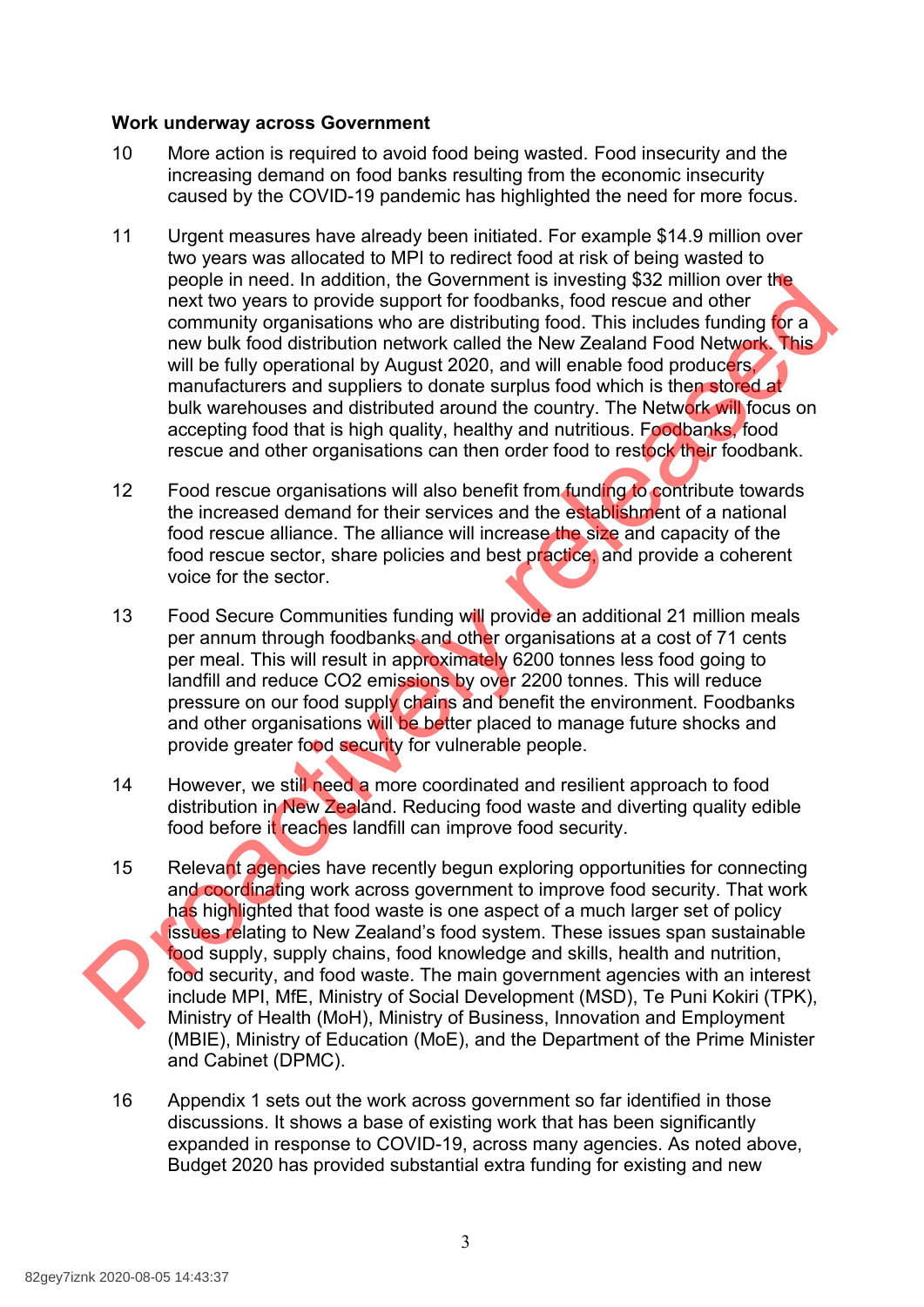programmes in MSD, MPI and MoE to help improve food security and avoid food waste.

- 17 The current work is all useful and important, but risks being fragmented and piecemeal. I understand that agencies are intending to provide joint advice to relevant Ministers within the next two months on opportunities to strengthen coordination and linkages across existing work on food security and related issues, to ensure a more strategic, "whole of government" approach in this area.
- 18 I look forward to that advice and the chance to bring a much sharper and more strategic focus to these issues, so that we can identify and address any gaps quickly. In the meantime, I have asked MfE to work closely with MSD, MPI and the wider food sector to find opportunities to support and enhance food rescue and redistribution activity. Minister O'Connor has also requested that MPI commence immediate work to develop an action plan on waste minimisation across the primary industries supply chain.
- 19 Work on food waste also needs to be integrated with the overall work on waste minimisation. Government and MfE have worked hard across the last two years to overcome a history of piecemeal activity in the waste and resource recovery sector and get a comprehensive work programme underway. This programme includes expanding and increasing the landfill levy; responding to China's National Sword initiative; improving kerbside recycling systems; tackling plastic waste and progressing mandatory product stewardship for challenging products. Organics (including food waste) is a recognised waste stream across all these areas of work. Reducing the amount of organic material sent to landfill is also a climate change issue, because it releases methane when disposed to landfill. area.<br>
The forward to that a diverse and the chance to bring a much sharper and more stretegic focus to these issues, so that we can identify and didress any gaps and the weaker didrively. In the meanime, I, have selved ME
	- 20 MfE is about to begin work on an updated Waste Strategy for New Zealand, to set out a clear direction for all the organisations and individuals working in this area. I expect the new strategy to include a specific focus on food waste throughout the supply chain, and in particular on rescue and redistribution as a way of minimising food waste.

# **Proposed response to the Committee's recommendations**

- 21 The Committee's work has been valuable. Dr Mirosa's report is a comprehensive and useful survey of the issues. Submitters strongly supported the need for progress. The Committee's recommendations are measured and focus on sensible first steps.
- 22 I therefore propose that the Government responds by endorsing the Committee's recommendations and advising that it will progress them as part of our overall work programme on waste minimisation, and in particular the forthcoming work on a new Waste Strategy and on establishing a solid platform of data to inform future policy work.
- 23 Appendix 2 sets out the proposed text of the draft Government Response.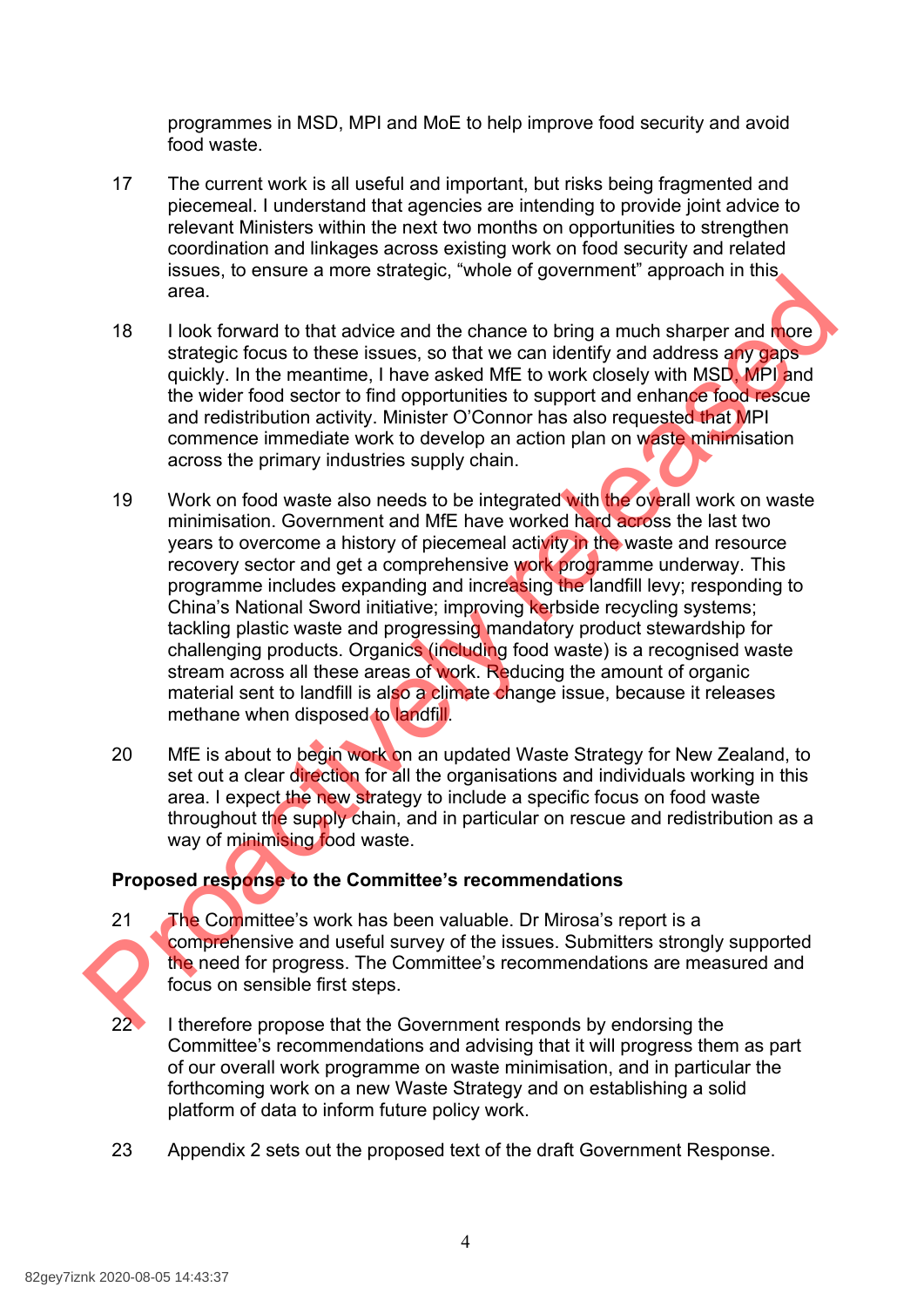## **Financial Implications**

24 There are no financial implications arising directly from this paper.

### **Regulatory impact analysis**

25 Regulatory impact analysis requirements do not apply to this paper.

#### **Legislative Implications**

26 There are no legislative impacts arising from this paper.

### **Human Rights**

27 There are no human rights implications arising from this paper.

### **Consultation**

- 28 The following government agencies have been consulted on this paper: Ministry for Primary Industries, Ministry for Social Development, Te Puni Kōkiri, and Ministry of Health. Legislative implications<br>
26 There are no legislative impacts arising from this paper.<br>
Human Rights<br>
27 There are no human rights implications arising from this paper.<br>
27 There are no human rights implications arising fr
	- 29 The Department of Prime Minister and Cabinet have also been informed of this paper.
	- 30 At a Ministerial level, I have consulted with Minister O'Connor (Agriculture and Food Safety) and Minister Sepuloni (Social Development).

# **Timing of the Government response**

31 The Government response must be presented to the House by 9 June 2020. I intend to present it in the week beginning Monday 8 June 2020.

# **Communications**

32 There are no communications needed for this Government response.

# **Proactive Release**

33 I intend to proactively release this Cabinet paper in whole and within the required 30 business days of a Cabinet decision.

# **Recommendations**

I recommend that the Committee:

- 1 note that on 12 March 2020 the Environment Committee published its report entitled 'Briefing to Investigate Food Waste in New Zealand'.
- 2 note that government agencies (in particular the Ministries of Social Development, Environment, and Primary Industries (including New Zealand Food Safety)) are increasing their work on food waste issues, in particular food rescue and redistribution, in response to the economic effects of COVID-19,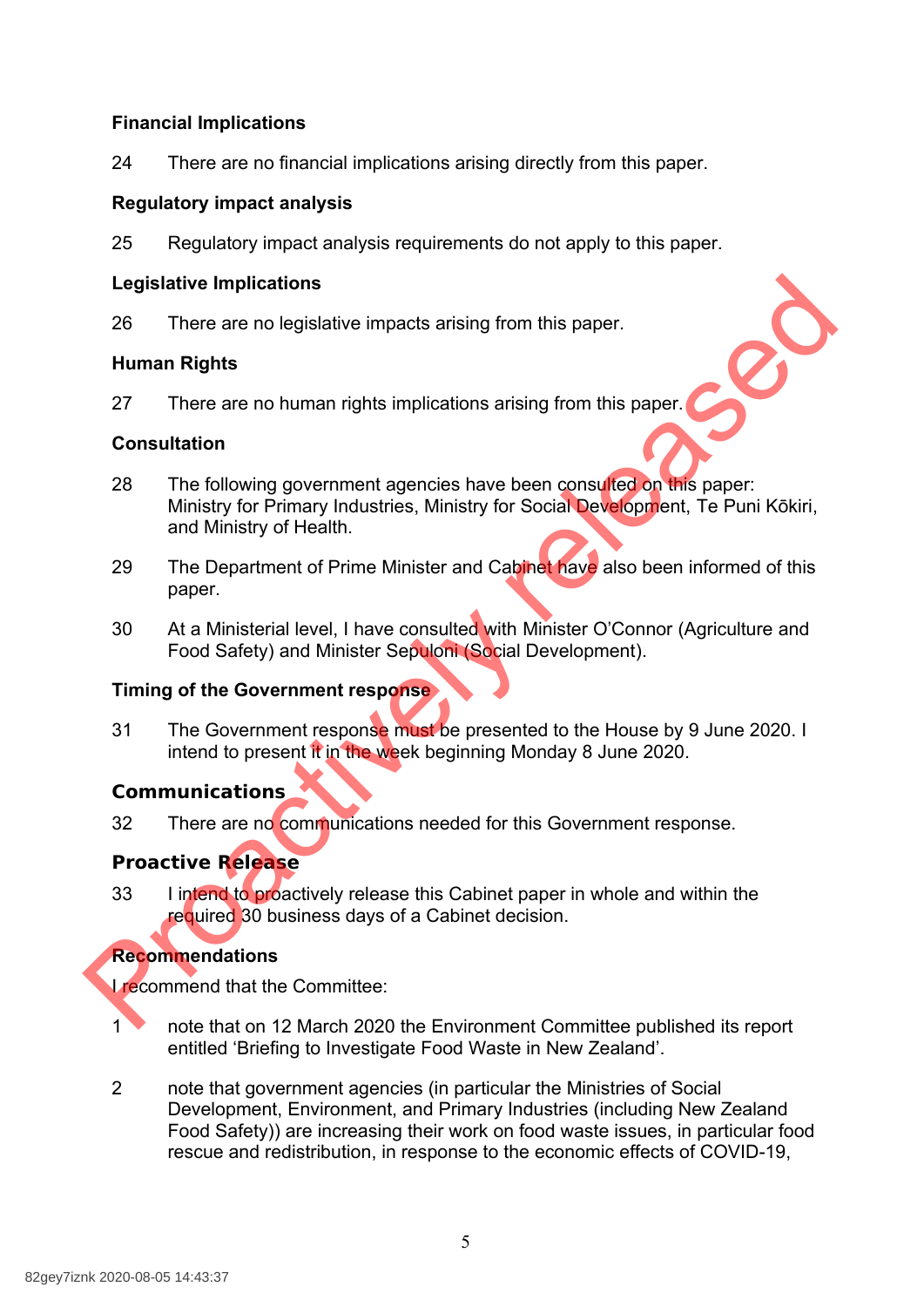and that Budget 2020 provided substantial additional funding for existing and new initiatives in this area.

- 3 note that the updated Waste Strategy to be developed during 2020-2021 is expected to include a specific focus on food waste throughout the supply chain, and in particular on rescue and redistribution as a way of minimising food waste.
- 4 note that the Environment Committee recommended that:
	- 4.1 the House and Government take note of the appended report about food waste in New Zealand, drafted by the committee's advisor, Associate Professor Miranda Mirosa.
	- 4.2 the Government adopt a national definition of and measure of food waste, in line with international approaches.
	- 4.3 the Government include reducing food waste with a reduction target as part of a national waste strategy and implementation plan.
- 5 agree that the Government responds by endorsing the Committee's recommendations and advising that it will progress them as part of our overall work programme on waste minimisation, and in particular the forthcoming work on a new Waste Strategy and on establishing a solid platform of data to inform future policy work. From Eugenies and Government and the Environment and the European and Condition of the spended to the condition of an increased in New Zealand, drafted by the committee's advisory the Government adopt a national definition
	- 6 approve the draft Government response attached to this paper.

Authorised for lodgement

**Hon Eugenie Sag** 

**Associate Minister for the Environment**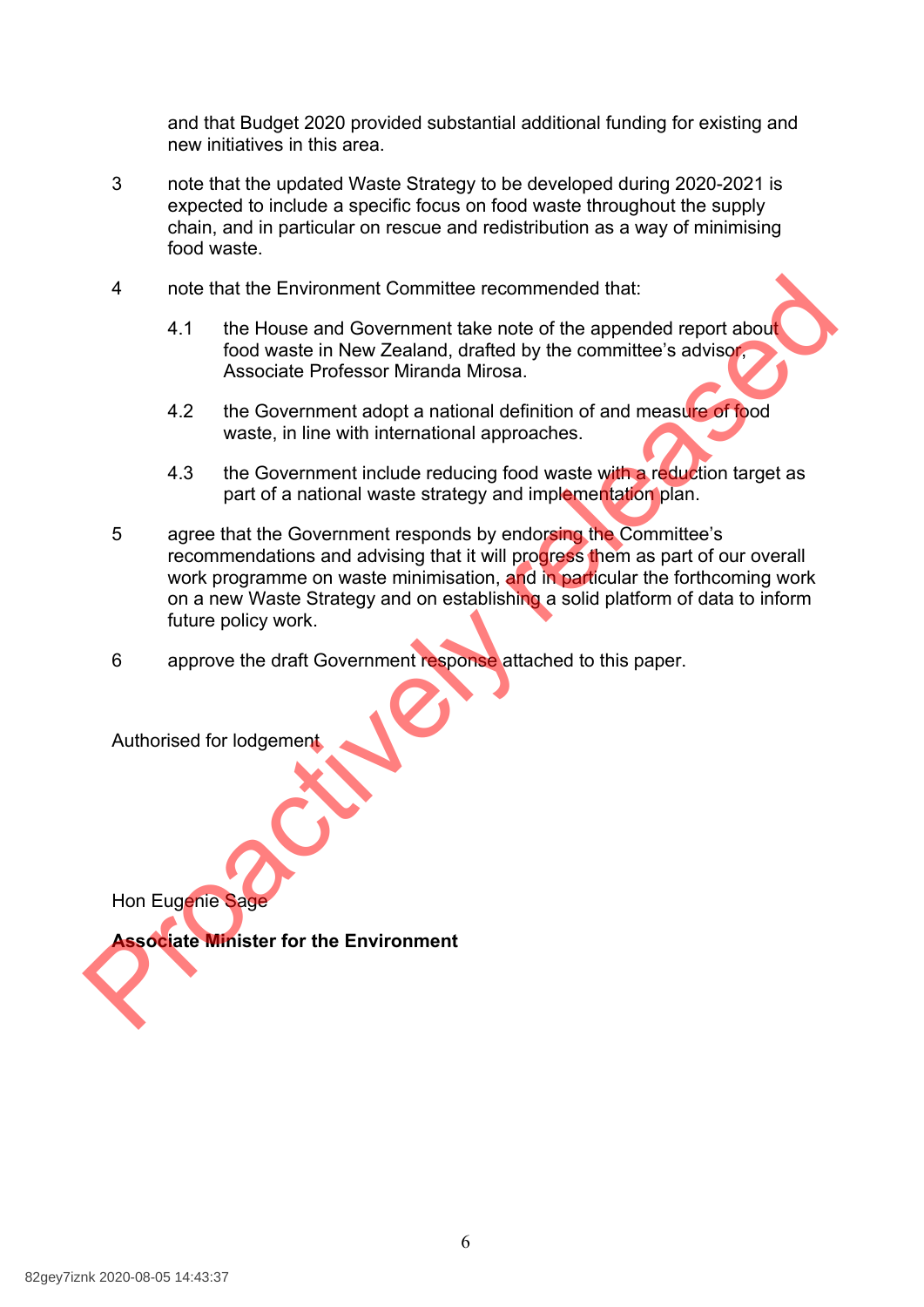# **Appendix One: Summary of current work across Government relevant to food waste and food security identified so far**

| <b>Initiative</b>                                                                                                                                                | <b>Issue</b>                | <b>Agencies</b>                  |
|------------------------------------------------------------------------------------------------------------------------------------------------------------------|-----------------------------|----------------------------------|
| Sustainable Food and Fibre Futures funding                                                                                                                       | Sustainable<br>supply       | <b>MPI</b>                       |
| EnviroSchools                                                                                                                                                    | Knowledge &<br>skills       | <b>MfE</b>                       |
| Maara Kai grants community/marae gardens etc                                                                                                                     | Knowledge &<br>skills       | <b>TPK</b>                       |
| Community gardens funding                                                                                                                                        | Knowledge &<br>skills       | <b>DHBs, local</b><br>government |
| Special Needs Grants (food)                                                                                                                                      | Food security               | <b>MSD</b>                       |
| Whanau Ora funding                                                                                                                                               | Knowledge and<br>skills     | <b>TPK</b>                       |
| Fruit in Schools (expanded and extended in Budget 2020)                                                                                                          | <b>Food security</b>        | MoH                              |
| Kickstart Breakfast funding (funded to June 2021; budget<br>bid required for ongoing funding)                                                                    | <b>Food security</b>        | <b>MSD</b>                       |
| KidsCan funding (funded to June 2021; budget bid required<br>for ongoing funding)                                                                                | <b>Food security</b>        | <b>MSD</b>                       |
| Free and Healthy School Lunch programme (expanded to<br>190,000 students in Budget 2020)                                                                         | Food security               | MoE                              |
| Funding for food rescue through contestable Waste<br>Management Fund (food rescue made a priority in current<br>WMF funding round)                               | Food waste                  | MfE                              |
| NZ Food Safety Strategy and associated work                                                                                                                      | Health & nutrition          | <b>MPI</b>                       |
| <b>DHB Healthy Active Learning Coordinators</b>                                                                                                                  | Health & nutrition          | MoH                              |
| Collection of health data on diet and food security                                                                                                              | Health & nutrition          | MoH                              |
| Healthy eating guidelines                                                                                                                                        | Health & nutrition          | MoH                              |
| Proposal to expand levy on waste going to landfill to<br>increase incentive to divert, including food waste                                                      | Food waste                  | <b>MfE</b>                       |
| Action plan to minimise food waste across the primary<br>sector                                                                                                  | Food waste                  | <b>MPI</b>                       |
| Community supply of fruit and vegetable boxes (100,000<br>boxes over 10 weeks; component of Budget 2020 initiative)                                              | Food<br>security/waste      | <b>MPI</b>                       |
| Innovation Funding -development funding to projects that<br>focus on at least one of the following:                                                              | Food<br>waste/security      | <b>MPI</b>                       |
| getting fresh product moving through supply chains<br>$\bullet$<br>where there is significant risk of food wastage due to<br>COVID-19 restrictions; or           |                             |                                  |
| addressing other critical food supply vulnerabilities<br>$\bullet$<br>exacerbated by COVID-19.                                                                   |                             |                                  |
| Funding for NZ Food Network (national network to distribute<br>bulk surplus food to foodbanks) and Korehai Kai (national<br>umbrella organisation for foodbanks) | Food security<br>Food waste | <b>MSD</b>                       |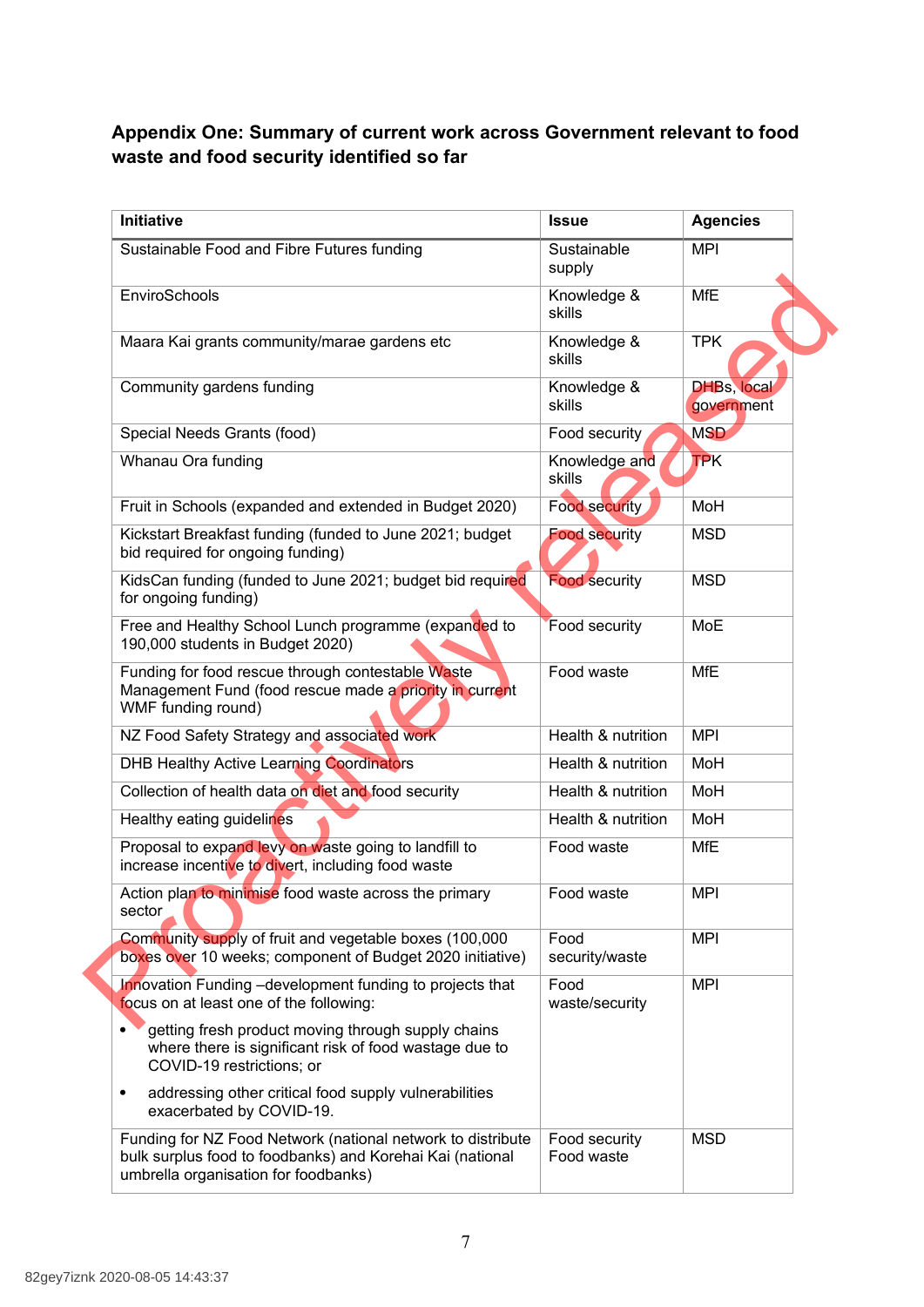| Grant funding for food banks, food rescue & community<br>food providers, development of "food secure community"<br>plans, supported by a small 'Food Secure Communities'<br>team. | Food security | <b>MSD</b> |
|-----------------------------------------------------------------------------------------------------------------------------------------------------------------------------------|---------------|------------|
| New strategy, action & investment plan to guide activity and<br>spending on waste minimisation, including food waste                                                              | Food waste    | <b>MfE</b> |
| Preparing for a UN Food Systems Summit in 2021                                                                                                                                    | All           | <b>MPI</b> |
| Influencing and coordinating the APEC Food Security                                                                                                                               | Food security | <b>MPI</b> |
| Roadmap and associated activities during New Zealand's<br>APEC host year                                                                                                          | Food waste    |            |
| Active engagement in the Committee on World Food<br>Security, including in development of voluntary guidelines<br>on food systems and nutrition                                   | All           | <b>MPI</b> |
|                                                                                                                                                                                   |               |            |
|                                                                                                                                                                                   |               |            |
| Coler                                                                                                                                                                             |               |            |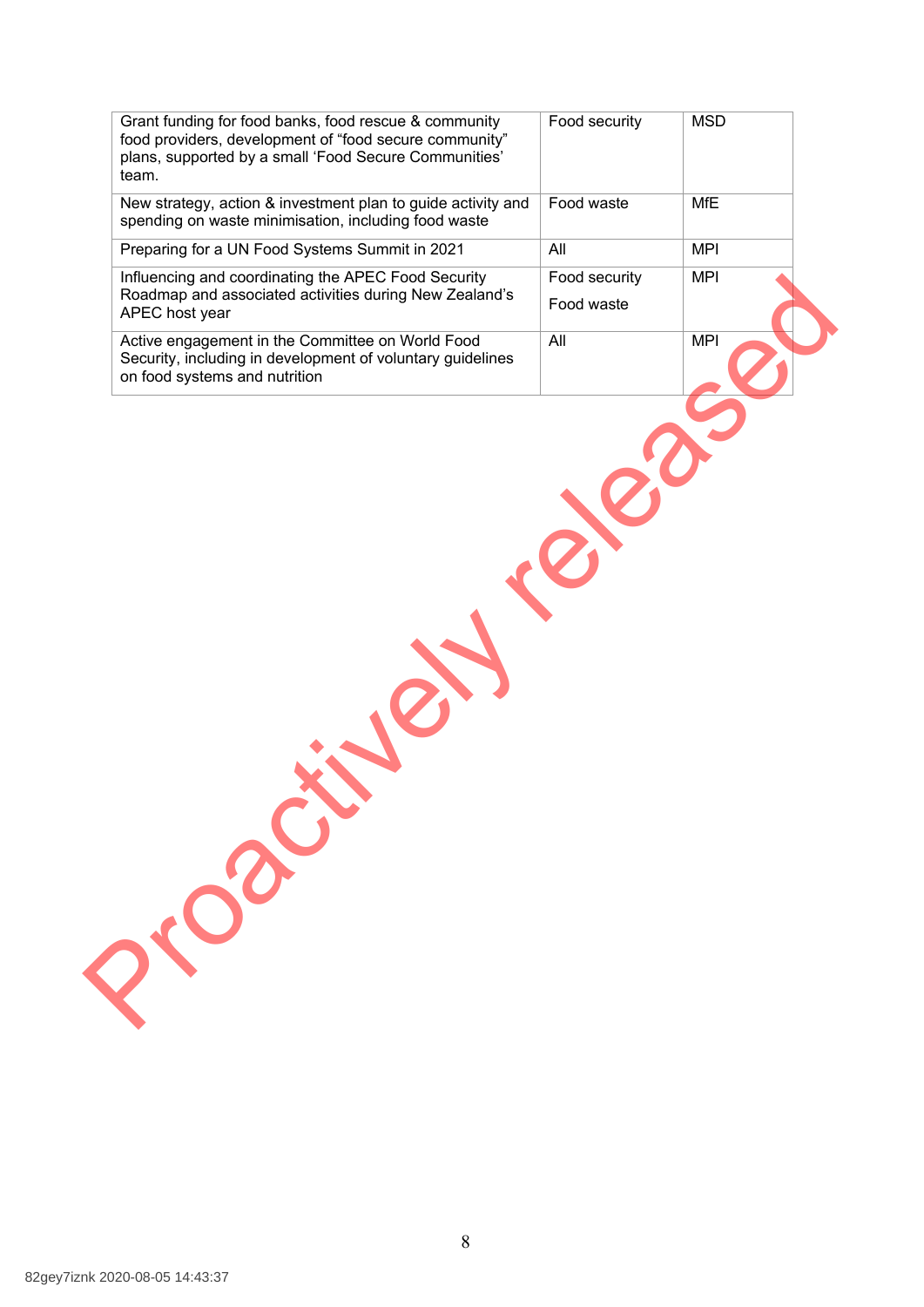**Appendix Two: Government Response to the Report of the Environment Committee on the Briefing to Investigate Food Waste in New Zealand**

82gey7iznk 2020-08-05 14:43:37

Particulary release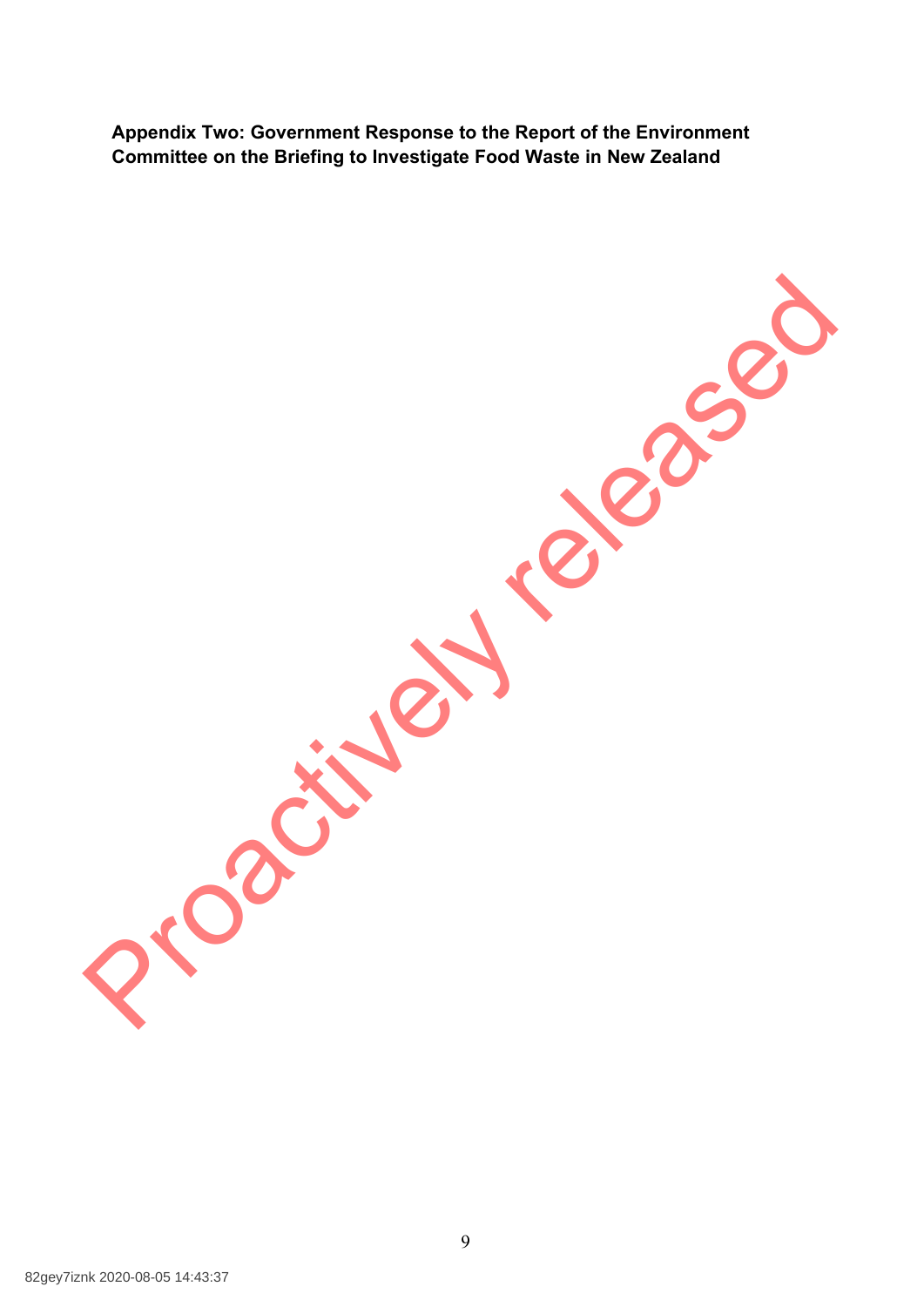**Government Response to**

# **Report of the Environment Committee**

**on**

 **The Briefing to Investigate Food Waste in New Zealand** The Briefing to Investigate Food Waste in New Zealand<br>
Constant of Constant Constant Constant Constant Constant Constant Constant Constant Constant Constant Constant Constant Constant Constant Constant Constant Constant Co

**Presented to the House of Representatives**

**In accordance with Standing Order 252**